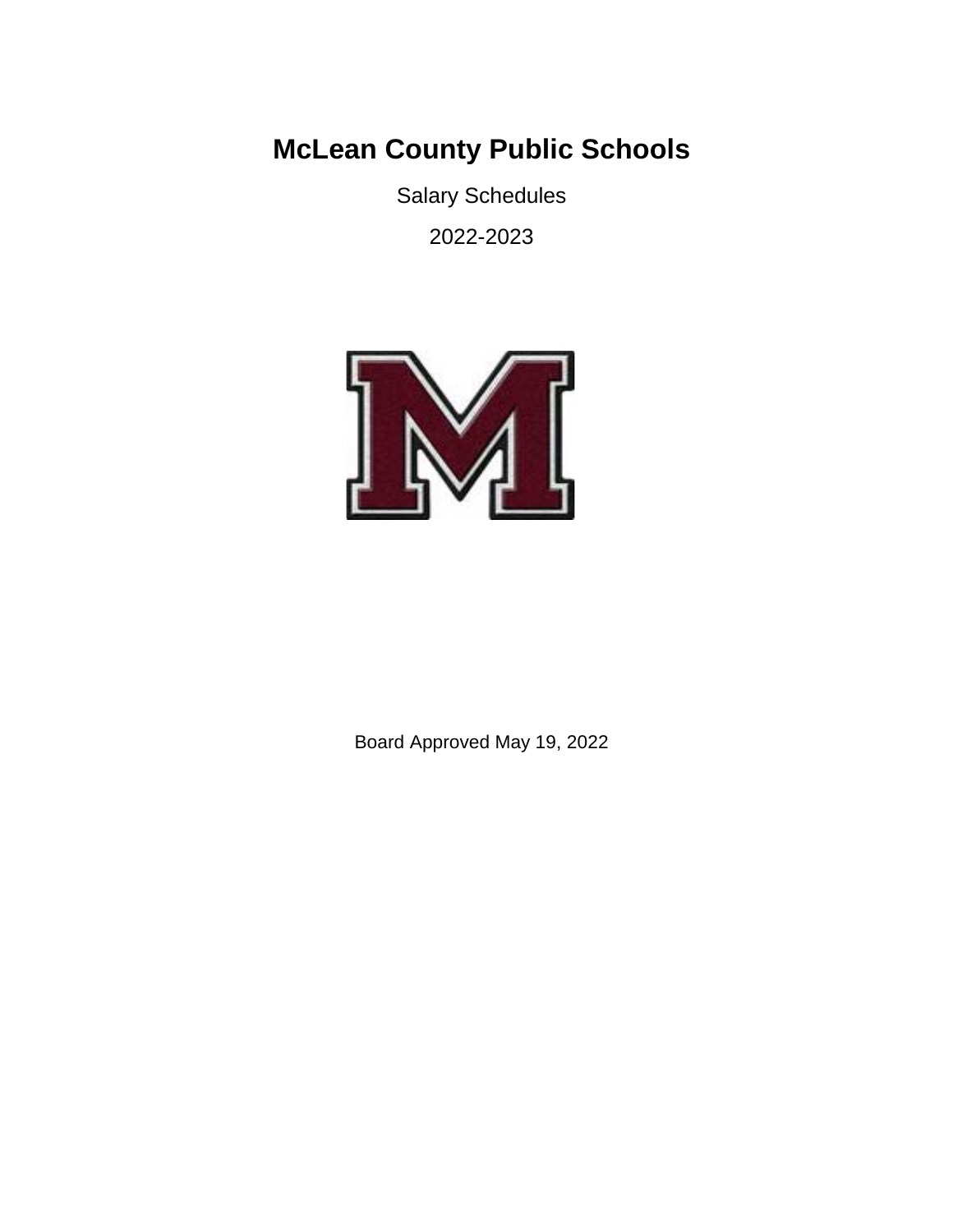| <b>McLean County Public Schools</b> |          |              |                         |  |  |  |  |
|-------------------------------------|----------|--------------|-------------------------|--|--|--|--|
| <b>Certified Salary Schedule</b>    |          |              |                         |  |  |  |  |
| 186 days<br>2022-2023               |          |              |                         |  |  |  |  |
|                                     |          |              |                         |  |  |  |  |
| Years of Experience<br>Rank         |          |              |                         |  |  |  |  |
|                                     |          | $\mathbf{I}$ | $\overline{\mathbb{H}}$ |  |  |  |  |
| 0                                   | \$44,031 | \$40,073     | \$40,005                |  |  |  |  |
| 1                                   | \$44,236 | \$40,227     | \$40,089                |  |  |  |  |
| $\overline{2}$                      | \$44,380 | \$40,374     | \$40,213                |  |  |  |  |
| 3                                   | \$44,524 | \$40,527     | \$40,506                |  |  |  |  |
| 4                                   | \$48,136 | \$44,131     | \$40,609                |  |  |  |  |
| $\overline{5}$                      | \$48,288 | \$44,283     | $\overline{41,}106$     |  |  |  |  |
| 6                                   | \$48,441 | \$44,434     | \$41,569                |  |  |  |  |
| $\overline{7}$                      | \$48,593 | \$44,590     | \$41,717                |  |  |  |  |
| 8                                   | \$50,181 | \$45,719     | \$42,077                |  |  |  |  |
| $\overline{9}$                      | \$51,853 | \$46,835     | \$42,285                |  |  |  |  |
| 10                                  | \$54,000 | \$49,993     | \$46,115                |  |  |  |  |
| 11                                  | \$54,151 | \$50,146     | \$46,262                |  |  |  |  |
| 12                                  | \$54,304 | \$50,299     | \$46,416                |  |  |  |  |
| 13                                  | \$54,453 | \$50,451     | \$46,569                |  |  |  |  |
| 14                                  | \$54,619 | \$50,605     | \$46,722                |  |  |  |  |
| 15                                  | \$57,082 | \$52,121     | \$48,147                |  |  |  |  |
| 16                                  | \$58,527 | \$53,300     | \$48,300                |  |  |  |  |
| 17                                  | \$59,969 | \$54,176     | \$48,451                |  |  |  |  |
| 18                                  | \$60,126 | \$54,226     | \$48,603                |  |  |  |  |
| 19                                  | \$60,391 | \$54,362     | \$48,821                |  |  |  |  |
| 20                                  | \$61,333 | \$55,518     | \$49,579                |  |  |  |  |
| 21                                  | \$61,355 | \$55,629     | \$49,757                |  |  |  |  |
| 22                                  | \$61,378 | \$55,672     | \$49,935                |  |  |  |  |
| 23                                  | \$61,420 | \$55,971     | \$50,117                |  |  |  |  |
| 24                                  | \$61,513 | \$56,272     | \$50,342                |  |  |  |  |
| 25                                  | \$61,848 | \$57,430     | \$50,601                |  |  |  |  |
| 26                                  | \$62,517 | \$58,840     | \$52,010                |  |  |  |  |
| $\overline{27}$                     | \$63,567 | \$59,890     | \$53,586                |  |  |  |  |

| Rank IV for all years experience $=$                 | \$35,000 |
|------------------------------------------------------|----------|
| Rank V for all years experience $=$                  | \$34,000 |
| SLPA & Social Worker Annual Pay = Certified RANK III |          |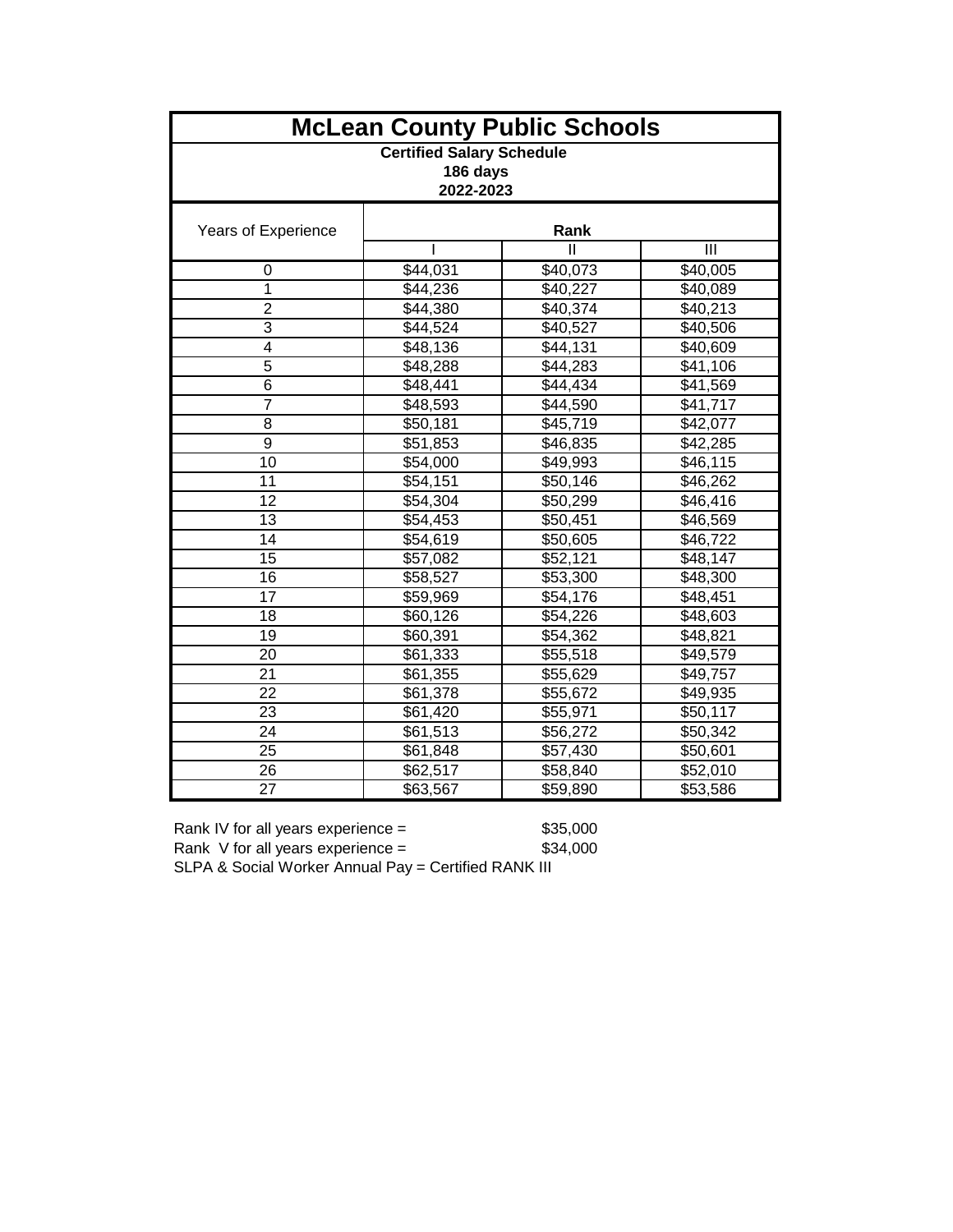## McLean County Public Schools **Administrative Salary Schedule**

**2022-2023**

|                                                                                                         |      |       | Plus<br>Additional |
|---------------------------------------------------------------------------------------------------------|------|-------|--------------------|
| Position                                                                                                | Days | Index | Supplement         |
| Deputy Superintendent                                                                                   | 240  | 21%   | \$6,000            |
| Director of Finance                                                                                     | 240  | 21%   | \$6,000            |
| Principal-McLean County High School                                                                     | 240  | 21%   | \$5,000            |
| Assistant Superintendent of Instruction                                                                 | 240  | 18%   | \$6,000            |
| Assistant Superintendent of Student Services                                                            | 240  | 18%   | \$6,000            |
| <b>Instructional Supervisor</b>                                                                         | 240  | 17%   | \$6,000            |
| Director Buildings/Grounds/Transportation                                                               | 240  | 14%   | \$6,000            |
| Director of Pupil Personnel                                                                             | 240  | 14%   | \$6,000            |
| <b>Personnel Director</b>                                                                               | 240  | 14%   | \$6,000            |
| <b>District Technology Coordinator</b>                                                                  | 240  | 14%   | \$6,000            |
| Director of Special Ed                                                                                  | 220  | 14%   | \$6,000            |
| <b>Assistant Principal-MCHS</b>                                                                         | 210  | 11%   | \$5,000            |
| Principal-McLean County Middle School                                                                   | 230  | 12%   | \$5,000            |
| Assistant Principal-MCMS (SBDM Split- Dean of Students 75 days/Assist. Prinicpal 125 Days - 21-22 Only) | 200  | 7%    | \$5,000            |
| Principal-Calhoun                                                                                       | 230  | 11%   | \$5,000            |
| Principal-Livermore                                                                                     | 220  | 11%   | \$5,000            |
| Principal-Sacramento                                                                                    | 210  | 11%   | \$5,000            |
| <b>National Board Certification</b>                                                                     |      |       | \$2,000            |
| Assist. Principal of Instruction-MCHS (supplement and extended days to be paid w/ SBDM funds)           | 200  | 0%    | \$1,000            |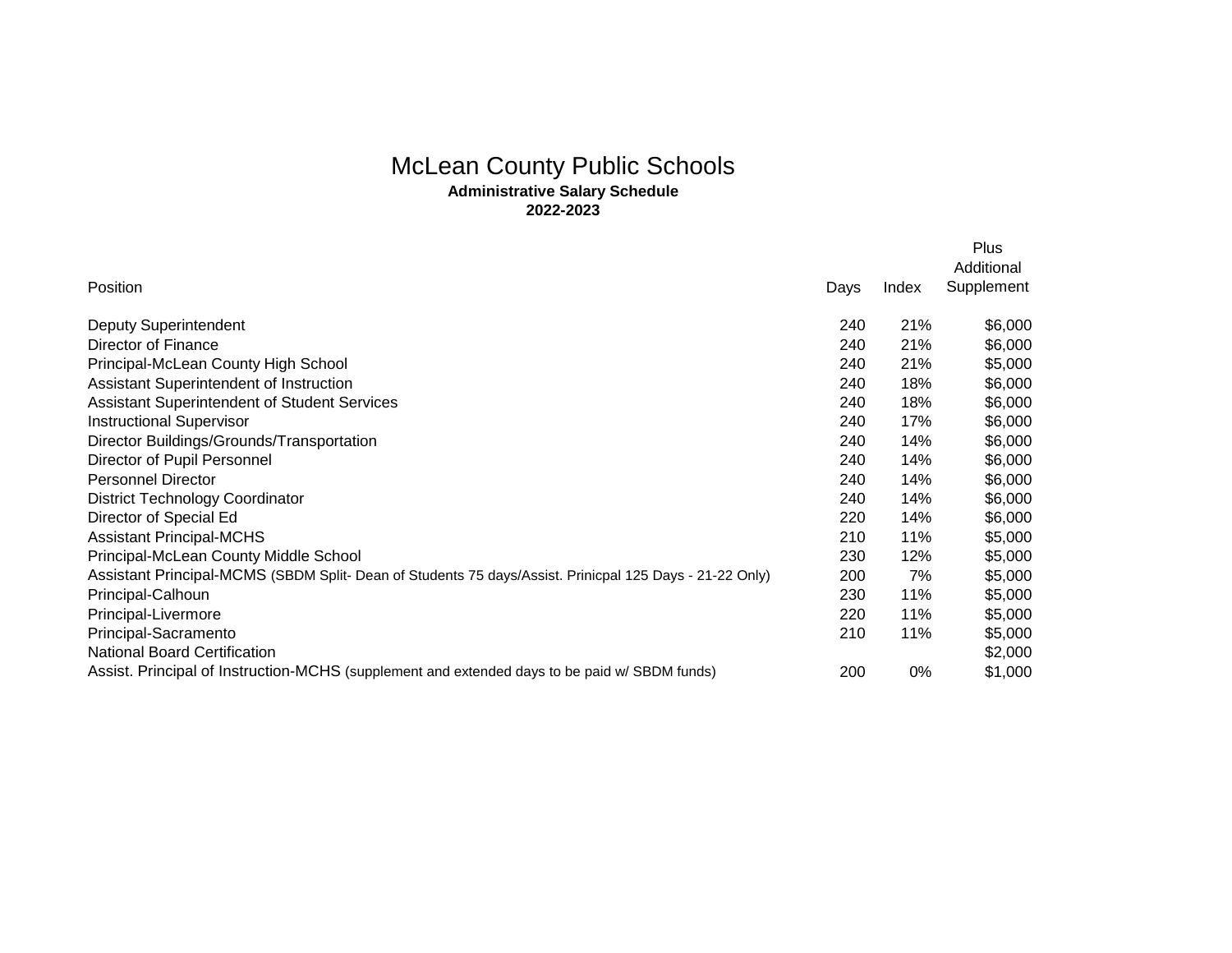Extra Service Salary Schedule 2022-2023

#### **High School**

| # Position                                    | <b>Stipend</b> |
|-----------------------------------------------|----------------|
| 1 Academic Assistant Coach                    | \$1,200        |
| 1 Academic Coach                              | \$2,200        |
| 1 Athletic Director                           | \$9,500        |
| 1 Band Director                               | \$6,000        |
| 1 Band Assistant Director                     | \$2,750        |
| 1 Band Color Guard Assistant                  | \$1,800        |
| 1 Baseball Assistant Coach                    | \$1,800        |
| 1 Baseball Head Coach                         | \$4,500        |
| 1 Basketball Head Coach (Boys and Girls)      | \$6,000        |
| 1 Basketball Assistant Coach (Boys and Girls) | \$2,750        |
| 1 Basketball Freshman Coach (Boys and Girls)  | \$1,800        |
| 1 Cheerleader Assistant Sponsor               | \$1,800        |
| 1 Cheerleader Sponsor                         | \$4,500        |
| 3 Football Assistant Coach                    | \$2,750        |
| 1 Football Freshman Coach                     | \$1,800        |
| 1 Football Head Coach                         | \$6,000        |
| 1 Golf Head Coach (Boys and Girls)            | \$2,000        |
| 1 JROTC Drill Team Assistant Coach            | \$2,000        |
| 1 JROTC Drill Team Coach                      | \$2,000        |
| 1 Softball Assistant Coach                    | \$1,800        |
| 1 Softball Head Coach                         | \$4,500        |
| 1 Track Assistant Coach                       | \$1,800        |
| 1 Track Coach                                 | \$4,500        |
| 1 Soccer Head Coach                           | \$4,500        |
| 1 Soccer Assistant Coach                      | \$1,800        |
| 1 Volleyball Assistant Coach                  | \$1,800        |
| 1 Volleyball Head                             | \$4,500        |
| 1 Special Needs Quick Recall Coach            | \$1,000        |
| <b>Middle School &amp; Elementary</b>         |                |
| # Position                                    | <b>Stipend</b> |
| 1 Academic Assistant Coach                    | \$800          |
| 3 Academic Head Coach - Elem                  | \$1,000        |
| 1 Academic Head Coach - MS                    | \$1,300        |
| 1 Basketball Assistant Coach (Boys)           | \$1,300        |
|                                               |                |

1 Basketball Assistant Coach (Girls) \$1,300 1 Cheerleader Sponsor 2 Football Assistant Coach \$1,300 1 Head Basketball Coach (Boys) \$2,750 1 Head Basketball Coach (Girls) \$2,750 1 Head Football Coach  $$2,750$ 1 Middle School Athletic Director \$3,500

**\* Each Coaching Stipend may be split once, into even halves, between two individuals.**

**\* MCHS AD Stipend split into \$6,000-AD & \$3,500- Assist. AD**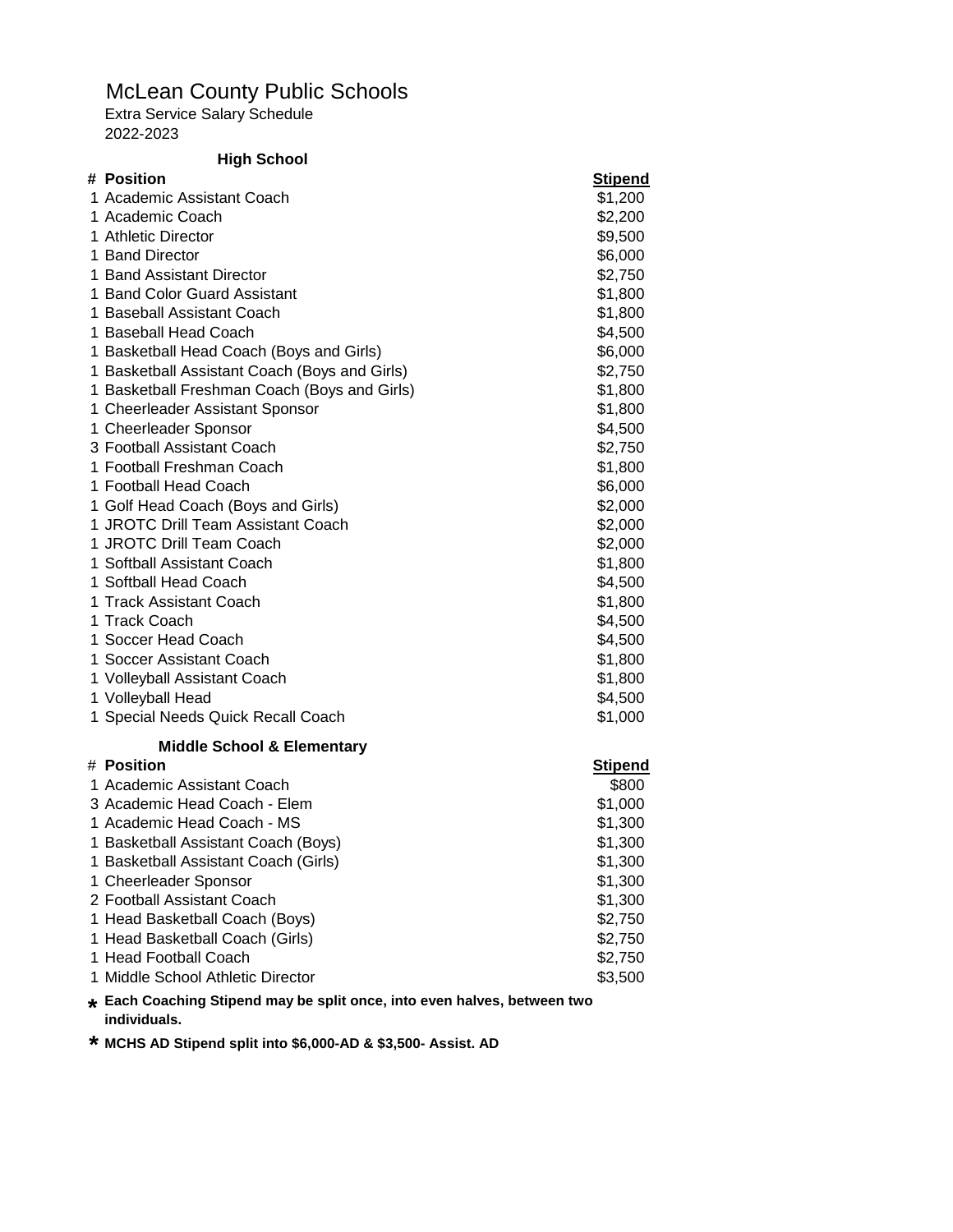# **McLean County Extra Service Volunteer Positions (Unpaid)**

## **MCHS**

| <b>Sport/Activity</b>   | # of Positions |
|-------------------------|----------------|
| Academic Team           | 2              |
| Band                    | 2              |
| Baseball                | 2              |
| <b>Boys Basketball</b>  | $\overline{2}$ |
| <b>Boys Golf</b>        |                |
| Cheerleading            | 2              |
| Football                | 4              |
| <b>Girls Basketball</b> | 2              |
| Girls Golf              |                |
| Soccer                  | 2              |
| Softball                | 2              |
| Track                   | 2              |
| Volleyball              | 2              |

## **MCMS**

| <b>Sport/Activity</b>  | # of Positions |
|------------------------|----------------|
| Academic Team          |                |
| <b>Boys Basketball</b> |                |
| Cheerleading           |                |
| Football               |                |
| lGirls Basketball      |                |

## **Elementary**

| <b>Sport/Activity</b> | # of Positions |
|-----------------------|----------------|
| Academic Team         |                |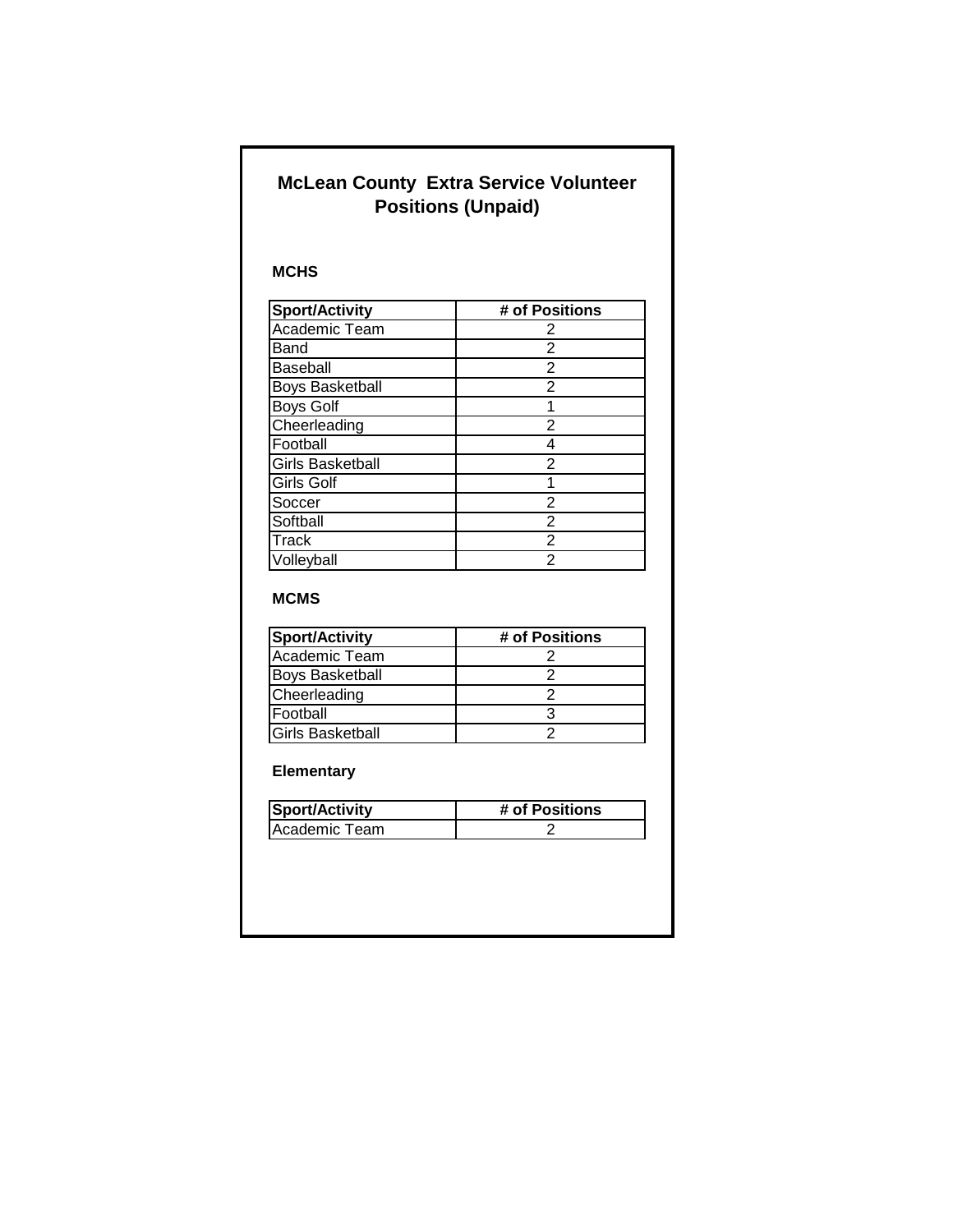**Classified Salary Schedule**

|                 | <b>SECA</b>                                              | G10A                       | G07     | G06     | G04                        | G02     | CG0M                           | <b>GOLA</b>     | G05A    | G05B/G05C G08A |              | G08B               | G11               |
|-----------------|----------------------------------------------------------|----------------------------|---------|---------|----------------------------|---------|--------------------------------|-----------------|---------|----------------|--------------|--------------------|-------------------|
| Years<br>Exper. | School<br>Bookkeepers &<br>MCHS/MCMS/MAC<br>Receptionist | Elementary<br>Receptionist | A       | B       | <b>Teachers Aides</b><br>C | D       | <b>Bus</b><br><b>F</b> Monitor | Library<br>Aide | Cooks   | Custodians     | Head<br>Cook | Head<br>Custodians | <b>Bus Driver</b> |
|                 | 8 hrs/day                                                | 8 hrs/dav                  |         |         | 7 hrs/day                  |         |                                |                 |         |                | 8 hrs/day    | 8 hrs/day          |                   |
| 0               | \$12.56                                                  | \$10.56                    | \$11.43 | \$9.99  | \$9.38                     | \$9.08  | \$10.64                        | \$9.93          | \$11.51 | \$11.10        | \$13.01      | \$12.10            | \$14.55           |
|                 | \$12.56                                                  | \$10.76                    | \$11.71 | \$10.04 | \$9.47                     | \$9.12  | \$10.64                        | \$10.09         | \$11.67 | \$11.20        | \$13.17      | \$12.31            | \$14.74           |
| $\overline{2}$  | \$12.56                                                  | \$10.76                    | \$11.99 | \$10.10 | \$9.55                     | \$9.18  | \$10.64                        | \$10.25         | \$11.83 | \$11.37        | \$13.33      | \$12.44            | \$14.88           |
| 3               | \$12.56                                                  | \$10.82                    | \$11.99 | \$10.17 | \$9.66                     | \$9.24  | \$10.68                        | \$10.38         | \$11.96 | \$11.65        | \$13.46      | \$12.61            | \$15.05           |
| 4               | \$12.56                                                  | \$10.82                    | \$11.99 | \$10.29 | \$9.75                     | \$9.36  | \$10.74                        | \$10.56         | \$12.14 | \$11.93        | \$13.64      | \$12.77            | \$15.20           |
| 5               | \$12.82                                                  | \$10.93                    | \$12.27 | \$10.35 | \$9.81                     | \$9.42  | \$10.81                        | \$10.72         | \$12.30 | \$11.93        | \$13.80      | \$12.95            | \$15.39           |
| 6               | \$12.82                                                  | \$10.93                    | \$12.27 | \$10.35 | \$9.81                     | \$9.42  | \$10.81                        | \$10.72         | \$12.30 | \$11.93        | \$13.80      | \$12.95            | \$15.73           |
|                 | \$12.82                                                  | \$10.93                    | \$12.27 | \$10.35 | \$9.81                     | \$9.42  | \$10.81                        | \$10.72         | \$12.30 | \$11.93        | \$13.80      | \$12.95            | \$15.73           |
| 8               | \$12.82                                                  | \$10.93                    | \$12.27 | \$10.35 | \$9.81                     | \$9.42  | \$10.81                        | \$10.72         | \$12.30 | \$11.93        | \$13.80      | \$12.95            | \$15.73           |
| 9               | \$12.82                                                  | \$10.93                    | \$12.27 | \$10.35 | \$10.04                    | \$9.42  | \$10.81                        | \$10.72         | \$12.30 | \$11.93        | \$13.80      | \$12.95            | \$15.73           |
| 10              | \$13.38                                                  | \$11.05                    | \$12.82 | \$10.51 | \$10.04                    | \$9.59  | \$10.97                        | \$11.45         | \$13.03 | \$12.21        | \$14.53      | \$13.21            | \$16.53           |
| 11              | \$13.38                                                  | \$11.05                    | \$12.82 | \$10.51 | \$10.04                    | \$9.59  | \$10.97                        | \$11.45         | \$13.03 | \$12.21        | \$14.53      | \$13.21            | \$16.53           |
| 12              | \$13.38                                                  | \$11.05                    | \$12.82 | \$10.51 | \$10.04                    | \$9.59  | \$10.97                        | \$11.45         | \$13.03 | \$12.21        | \$14.53      | \$13.21            | \$16.53           |
| 13              | \$13.38                                                  | \$11.05                    | \$12.82 | \$10.51 | \$10.04                    | \$9.59  | \$10.97                        | \$11.45         | \$13.03 | \$12.21        | \$14.53      | \$13.21            | \$16.53           |
| 14              | \$13.38                                                  | \$11.05                    | \$12.82 | \$10.51 | \$10.04                    | \$9.59  | \$10.97                        | \$11.45         | \$13.03 | \$12.21        | \$14.53      | \$13.21            | \$16.53           |
| 15              | \$13.94                                                  | \$11.15                    | \$13.38 | \$10.68 | \$10.60                    | \$9.75  | \$11.14                        | \$12.60         | \$14.17 | \$12.77        | \$15.67      | \$13.88            | \$17.11           |
| 16              | \$14.21                                                  | \$11.71                    | \$13.50 | \$12.06 | \$11.71                    | \$10.03 | \$11.43                        | \$12.99         | \$14.57 | \$13.29        | \$16.07      | \$14.44            | \$17.87           |
| 17              | \$14.32                                                  | \$11.90                    | \$13.93 | \$12.23 | \$11.90                    | \$10.24 | \$11.70                        | \$13.17         | \$14.75 | \$13.46        | \$16.25      | \$14.60            | \$18.13           |
| $18+$           | \$14.63                                                  | \$12.09                    | \$14.21 | \$12.48 | \$12.09                    | \$10.47 | \$12.02                        | \$13.43         | \$15.01 | \$13.64        | \$16.51      | \$14.97            | \$18.45           |

| $AideA =$ | 4 Year Degree               |
|-----------|-----------------------------|
| $AideB =$ | 96 College Hrs              |
| $AideC =$ | 64 College Hrs/Special Need |
| $AideD =$ | <b>High School Graduate</b> |

Extra Curricular Trips & Vocational Runs paid at regular hourly rate.

Substitutes paid from schedule at 0 years experience.

ds Substitute Aides paid from schedule (depending on college hours, if any) at 0 years experience.

Retired Employees who substitute will be paid based on years of experience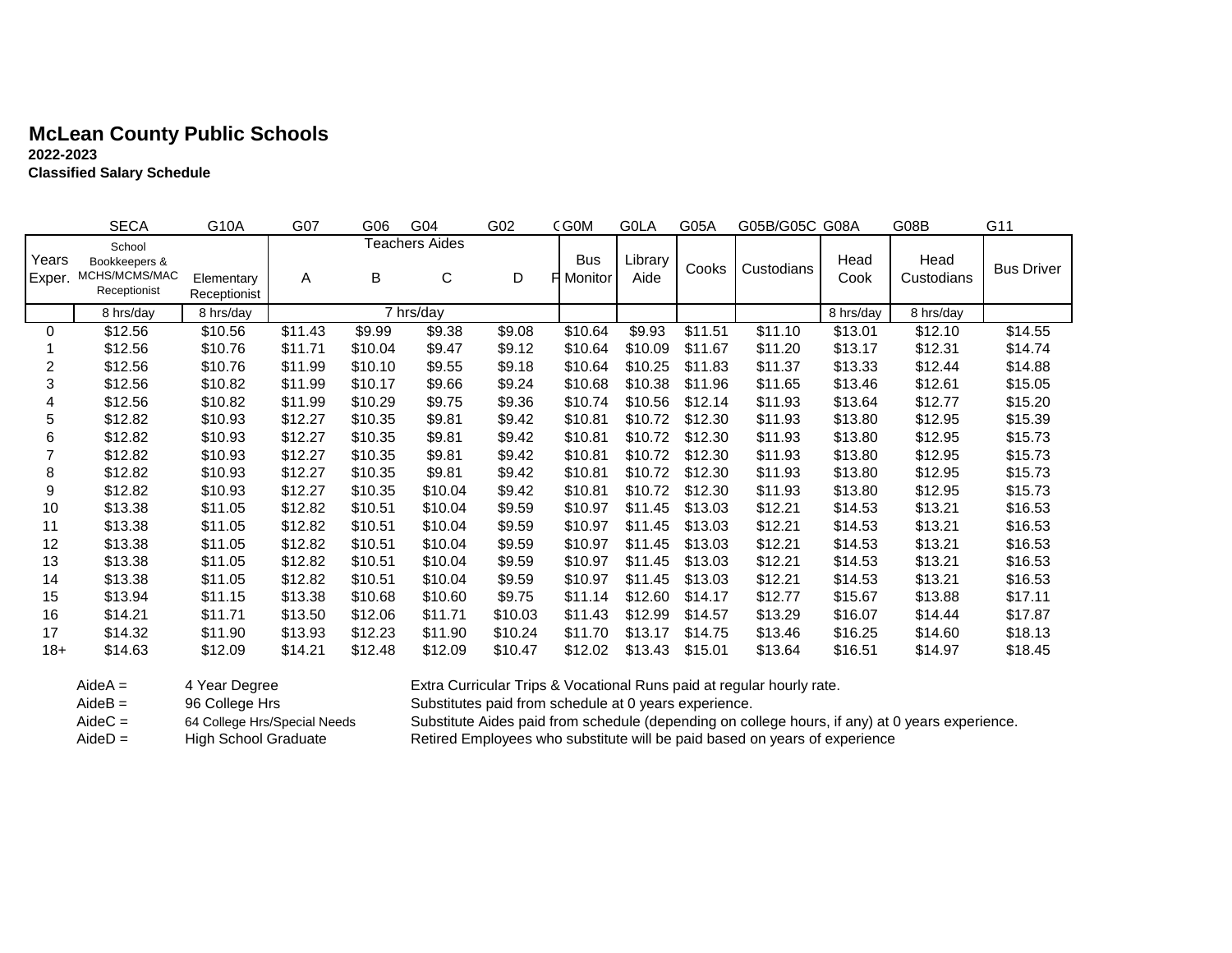**2022-2023 Classified Salary Schedule**

|                 | G09                | G12A                    | G15D                                             | G12D                                             | G21                     | G22                       | G19              | G18       | AEP       | <b>SEHS</b>               | <b>DHC</b>                               | <b>DRN</b>                                    | LPN                 |
|-----------------|--------------------|-------------------------|--------------------------------------------------|--------------------------------------------------|-------------------------|---------------------------|------------------|-----------|-----------|---------------------------|------------------------------------------|-----------------------------------------------|---------------------|
| Years<br>Exper. | Clerk<br>Assistant | Clerk<br>Assistant<br>2 | Clerk<br>Assistant 3<br>Bach. Degree<br>Required | Clerk<br>Assistant 4<br>Bach. Degree<br>Required | General<br>Maintenancel | Electrical<br>Maintenance | Head<br>Mechanic | Mechanic  | AEP Aide  | <b>MCHS</b><br>Bookkeeper | <b>District</b><br>Health<br>Coordinator | <b>District</b><br>Registered<br><b>Nurse</b> | <b>District LPN</b> |
|                 | 7 hrs/day          | 7 hrs/dav               | 7 hrs/day                                        | 7 hrs/day                                        | 8 hrs/day               | 8 hrs/day                 | 8 hrs/day        | 8 hrs/day | 7 hrs/day | 8 hrs/day                 |                                          |                                               |                     |
| 0               | \$12.61            | \$18.38                 | \$19.62                                          | \$21.43                                          | \$20.88                 | \$23.98                   | \$21.13          | \$19.13   | \$10.60   | \$12.82                   | \$22.79                                  | \$21.18                                       | \$18.51             |
|                 | \$12.61            | \$18.57                 | \$19.79                                          | \$21.62                                          | \$20.98                 | \$24.25                   | \$21.23          | \$19.23   | \$10.70   | \$12.82                   | \$23.00                                  | \$21.39                                       | \$18.72             |
| 2               | \$12.61            | \$18.75                 | \$19.97                                          | \$21.85                                          | \$21.04                 | \$24.53                   | \$21.33          | \$19.33   | \$10.87   | \$12.82                   | \$23.00                                  | \$21.39                                       | \$18.72             |
| 3               | \$12.61            | \$18.91                 | \$20.03                                          | \$21.92                                          | \$21.16                 | \$24.53                   | \$21.38          | \$19.38   | \$10.99   | \$12.82                   | \$23.15                                  | \$21.56                                       | \$18.87             |
| 4               | \$12.61            | \$18.91                 | \$20.12                                          | \$21.97                                          | \$21.21                 | \$24.53                   | \$21.55          | \$19.55   | \$11.05   | \$12.82                   | \$23.15                                  | \$21.56                                       | \$18.87             |
| 5               | \$12.61            | \$18.91                 | \$20.12                                          | \$21.97                                          | \$21.41                 | \$24.81                   | \$21.94          | \$19.94   | \$11.07   | \$13.11                   | \$23.82                                  | \$22.20                                       | \$19.53             |
| 6               | \$12.61            | \$18.91                 | \$20.12                                          | \$21.97                                          | \$21.41                 | \$24.81                   | \$21.94          | \$19.94   | \$11.07   | \$13.11                   | \$23.82                                  | \$22.20                                       | \$19.53             |
|                 | \$12.61            | \$18.91                 | \$20.12                                          | \$21.97                                          | \$21.41                 | \$24.81                   | \$21.94          | \$19.94   | \$11.07   | \$13.11                   | \$23.82                                  | \$22.20                                       | \$19.53             |
| 8               | \$12.61            | \$18.91                 | \$20.12                                          | \$21.97                                          | \$21.41                 | \$24.81                   | \$21.94          | \$19.94   | \$11.07   | \$13.11                   | \$23.82                                  | \$22.20                                       | \$19.53             |
| 9               | \$12.61            | \$19.06                 | \$20.29                                          | \$22.26                                          | \$21.41                 | \$24.81                   | \$21.94          | \$19.94   | \$11.07   | \$13.11                   | \$23.82                                  | \$22.20                                       | \$19.53             |
| 10              | \$12.61            | \$19.22                 | \$20.41                                          | \$22.46                                          | \$21.68                 | \$25.09                   | \$22.77          | \$20.77   | \$11.45   | \$13.38                   | \$24.36                                  | \$22.75                                       | \$20.06             |
| 11              | \$12.61            | \$19.22                 | \$20.41                                          | \$22.46                                          | \$21.68                 | \$25.09                   | \$22.77          | \$20.77   | \$11.45   | \$13.38                   | \$24.36                                  | \$22.75                                       | \$20.06             |
| 12              | \$12.61            | \$19.22                 | \$20.41                                          | \$22.46                                          | \$21.95                 | \$25.09                   | \$23.04          | \$21.04   | \$11.45   | \$13.38                   | \$24.36                                  | \$22.75                                       | \$20.06             |
| 13              | \$12.61            | \$19.22                 | \$20.41                                          | \$22.46                                          | \$21.95                 | \$25.09                   | \$23.04          | \$21.04   | \$11.45   | \$13.38                   | \$24.36                                  | \$22.75                                       | \$20.06             |
| 14              | \$12.61            | \$19.22                 | \$20.41                                          | \$22.46                                          | \$21.95                 | \$25.09                   | \$23.04          | \$21.04   | \$11.45   | \$13.38                   | \$24.36                                  | \$22.75                                       | \$20.06             |
| 15              | \$12.61            | \$19.59                 | \$20.83                                          | \$22.71                                          | \$21.95                 | \$25.36                   | \$23.04          | \$21.04   | \$11.45   | \$13.94                   | \$24.84                                  | \$23.23                                       | \$20.56             |
| 16              | \$12.61            | \$20.45                 | \$21.71                                          | \$23.60                                          | \$22.24                 | \$26.20                   | \$23.17          | \$21.17   | \$11.71   | \$14.27                   | \$25.45                                  | \$23.83                                       | \$21.15             |
| 17              | \$12.61            | \$20.83                 | \$22.04                                          | \$23.77                                          | \$22.38                 | \$26.36                   | \$23.33          | \$21.33   | \$11.78   | \$14.52                   | \$25.72                                  | \$24.11                                       | \$21.43             |
| $18+$           | \$12.61            | \$21.43                 | \$22.65                                          | \$24.19                                          | \$22.64                 | \$26.64                   | \$23.59          | \$21.59   | \$12.06   | \$14.79                   | \$26.00                                  | \$24.38                                       | \$21.71             |

Substitute Secretary in Central Office will be paid Clerk 1 (G09) 0 yrs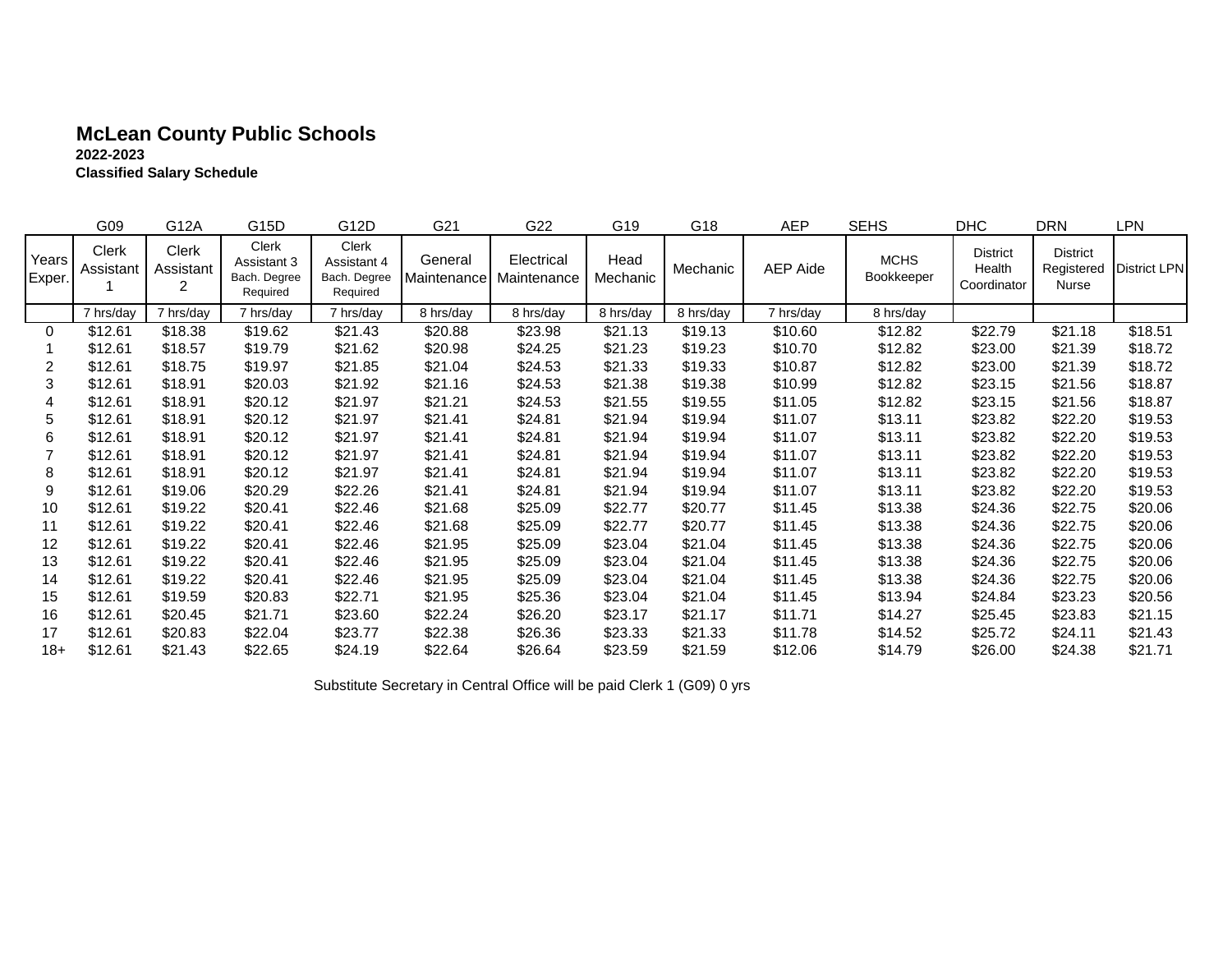|               | <b>McLean County Contract Days</b>                  | 2022-2023                  |
|---------------|-----------------------------------------------------|----------------------------|
| <b>School</b> | <b>Position</b>                                     | <b>Total Contract Days</b> |
| District      | Superintendent                                      | 240                        |
|               | Deputy Superindendent                               | 240                        |
|               | Assistant Superintendent of Instruction             | 240                        |
|               | <b>Assistant Superintendent of Student Services</b> | 240                        |
|               | <b>Technology Coordinator</b>                       | 240                        |
|               | Director of Special Education                       | 220                        |
|               | Director of Finance                                 | 240                        |
|               | <b>Assistant Finance Office</b>                     | 240                        |
|               | <b>Assistant Facilities Director</b>                | 240                        |
|               | Maintenance                                         | 240                        |
|               | Clerk Assistant                                     | 240                        |
|               | Food Service Director                               | 240                        |
|               | Psychologist                                        | 210                        |
|               | District Health Coordinator                         | 190                        |
|               | <b>District Nurse</b>                               | 181                        |
|               | <b>Assistant Transportation Director</b>            | 240                        |
|               | <b>Bus Driver/Monitor</b>                           | 185                        |
|               | Headstart Bus Driver/Monitor                        | 145                        |
|               | Mechanic                                            | 240                        |
|               | <b>FRC Coordinator</b>                              | 240                        |
|               | <b>YSC Coordinator</b>                              | 240                        |
|               | Community Ed Director                               | 210                        |
|               | YSC Program Specialist                              | 181                        |
|               | <b>FRC Programs Specialist</b>                      | 108                        |
|               | <b>Base Teacher</b>                                 | 186                        |
|               | <b>Base Instructional Assistant</b>                 | 181                        |
|               | <b>Base Cook</b>                                    | 181                        |
|               | <b>Base Custodian</b>                               | 240                        |
| <b>MCHS</b>   | Principal                                           | 240                        |
|               | <b>Assistant Principal</b>                          | 210                        |
|               | Assistant Principal of Instruction                  | 200                        |
|               | Guidance                                            | 225                        |
|               | <b>Guidance Secretary</b>                           | 200                        |
|               | <b>FCS Teacher</b>                                  | 191                        |
|               | <b>Business Teacher</b>                             | 191                        |
|               | Ag Teacher                                          | 240                        |
|               | Receptionist                                        | 187                        |
|               | Bookkeeper                                          | 240                        |
| MAC           | Receptionist/Inst Assistant                         | 181                        |
| <b>MCMS</b>   | Principal                                           | 230                        |
|               | <b>Assistant Principal</b>                          | 200                        |
|               | Guidance                                            | 200                        |
|               | Receptionist                                        | 187                        |
|               | Bookkeeper                                          | 205                        |
|               | Ag Teacher                                          | 196                        |
| CES           | Principal                                           | 230                        |
|               | Guidance                                            | 191                        |
|               | Bookkeeper                                          | 205                        |
| LES           | Principal                                           | 220                        |
|               | Bookkeeper                                          | 205                        |
| <b>MGPS</b>   | Principal                                           | 210                        |
|               | Bookkeeper                                          | 205                        |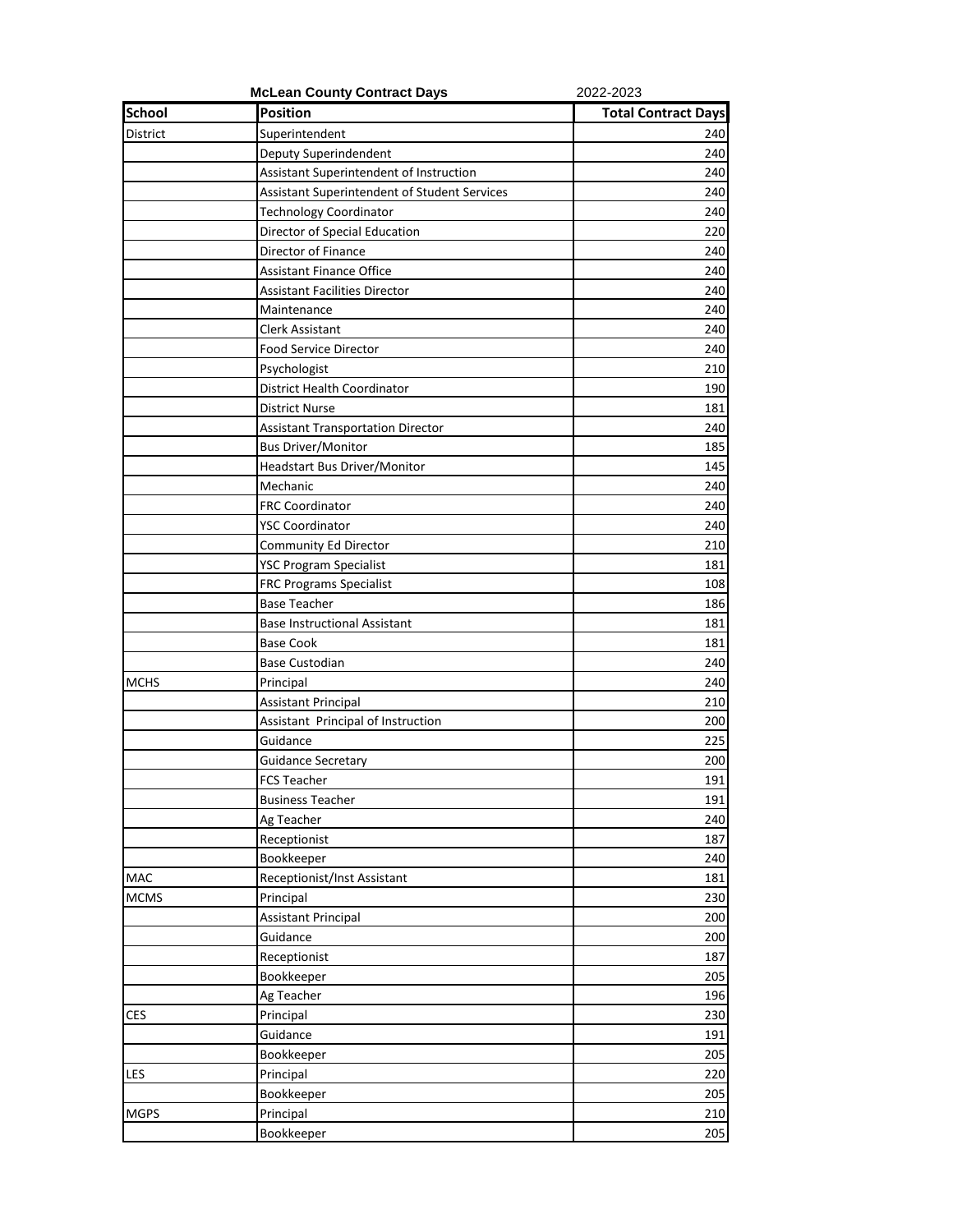# McLean County Public Schools Substitute Teacher Schedule 2022-2023

|                         |                                              | Daily Rate |
|-------------------------|----------------------------------------------|------------|
| <b>Retired Teachers</b> |                                              |            |
| (All Ranks)             |                                              | \$146.00   |
| Rank 1                  | (Teacher certification with Rank I)          | \$122.00   |
| Rank 2                  | (Teacher certification with Masters)         | \$122.00   |
| Rank 3                  | (Teacher certification)                      | \$116.00   |
|                         | (Masters degree, no teacher certification)   | \$100.00   |
|                         | (Bachelors degree, no teacher certification) | \$100.00   |
|                         | (64 or greater college hours, no degree)     | \$95.00    |
|                         |                                              |            |

SLP Substitute \$150.00 Admin Mentor \$150.00

# **Long-Term Substitute Assignments**

Whenever an assignment exceeds 20 continuous days, a substitute with a teaching certificate will be paid a daily rate equivalent to the certified salary schedule based on Rank and years experience or by the Daily Wage Threshold established by the Kentucky Teacher's Retirement System. A Long-term substitute without a teaching certificate will be paid a daily rate of \$125. The higher daily rate will take effect on the 21st day of employment. To be eligible for this provision, the assignment must be continuous (no absences without prior approval from Superintendent) in one position, for the same teacher. The employee shall notify the principal and the Personnel Director with the proper form when the 20 days have been completed. This form should be forwarded to payroll after all have signed. There are no subsequent Long-term assignments.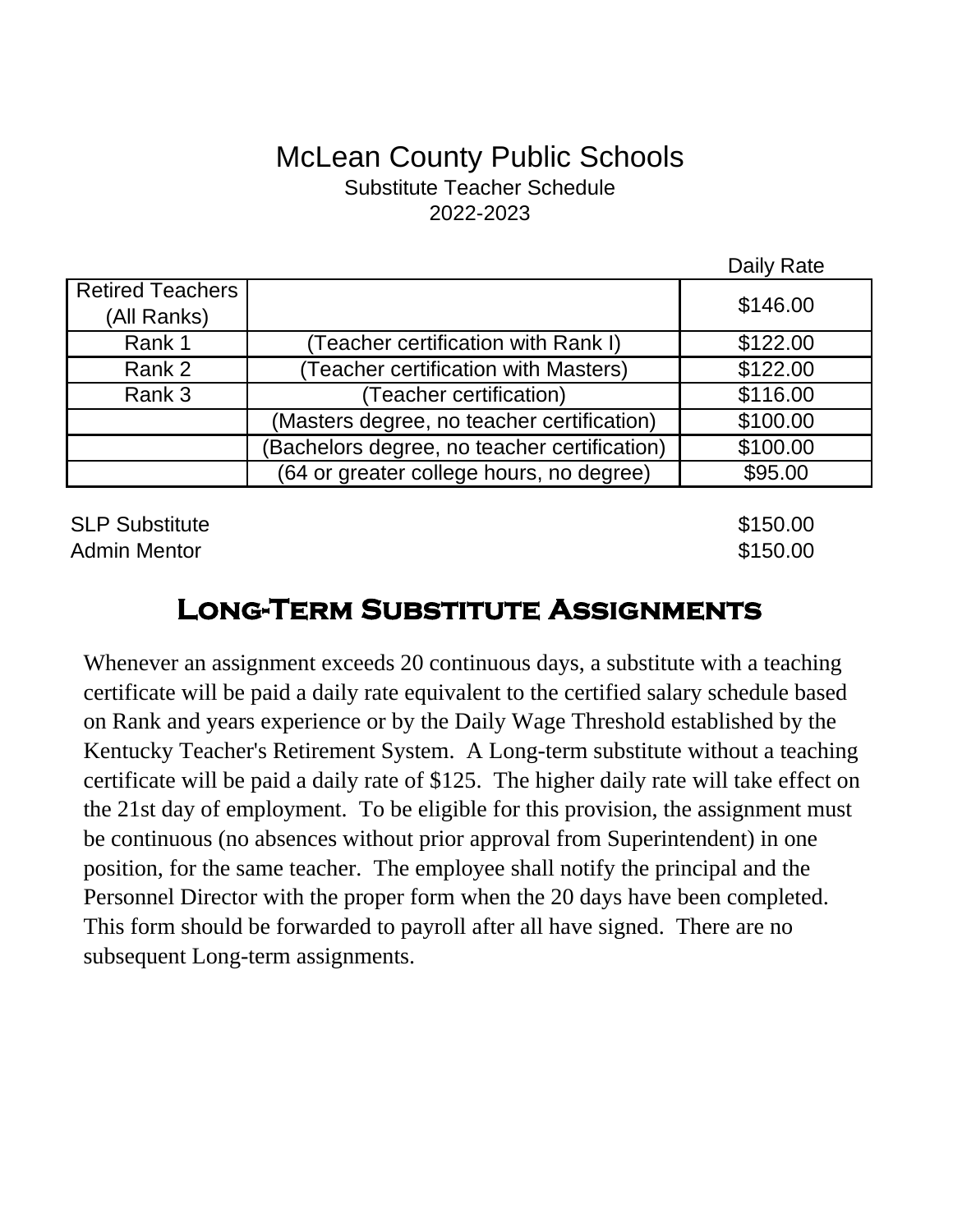## McLean County Public Schools 2022-2023 Supplements

| Position                                                                     | Amount     |
|------------------------------------------------------------------------------|------------|
| Psychologist (210 Days)                                                      | \$6,000    |
| Agriculture Teachers (240/196 Days)                                          | \$300      |
| High School Counselor (225 Days)                                             | \$1,500    |
| MCMS School Counselor (200 Days)                                             | \$1,000    |
| Elementary School Counselor (191 Days)                                       | \$1,000    |
| Gifted and Talented Coordinator - Calhoun Elementary                         | \$500      |
| Gifted and Talented Coordinator - Livermore Elementary                       | \$500      |
| Gifted and Talented Coordinator - Sacramento Elementary                      | \$250      |
| Safe Crisis Management (SCM) Trainer                                         | \$1,000    |
| MCMS Coaching stipend (for each coach - paid by school)                      | \$150      |
| MCHS Coaching stipend (for each coach - paid by school)                      | \$150      |
| MCMS Yearbook Coordinator (amount to be determined and paid by school)       | TBD.       |
| MCHS Yearbook Coordinator (amount to be determined and paid by school)       | TBD.       |
| Elementary Yearbook Coordinator (amount to be determined and paid by school) | <b>TBD</b> |
| JROTC MIP Supplement determined by the Army (split pay with district)        | <b>TBD</b> |
| TEDS/Perkins Coordinator (paid with Perkins Funds)                           | \$1,000    |
| School Technology Coordinator - Calhoun                                      | \$400      |
| School Technology Coordinator - Livermore                                    | \$400      |
| School Technology Coordinator - Sacramento/MGP                               | \$200      |
| School Technology Coordinator - MCHS                                         | \$600      |
| School Technology Coordinator - MCMS                                         | \$500      |
| <b>Title I Parent Liaison</b>                                                | \$500      |
| Speech Pathologist - ASHA CCCs                                               | \$3,000    |
| Department Head at MCHS will receive the equivalent of 2 days pay            |            |
| <b>FRAM Coordinator</b>                                                      | \$1,000    |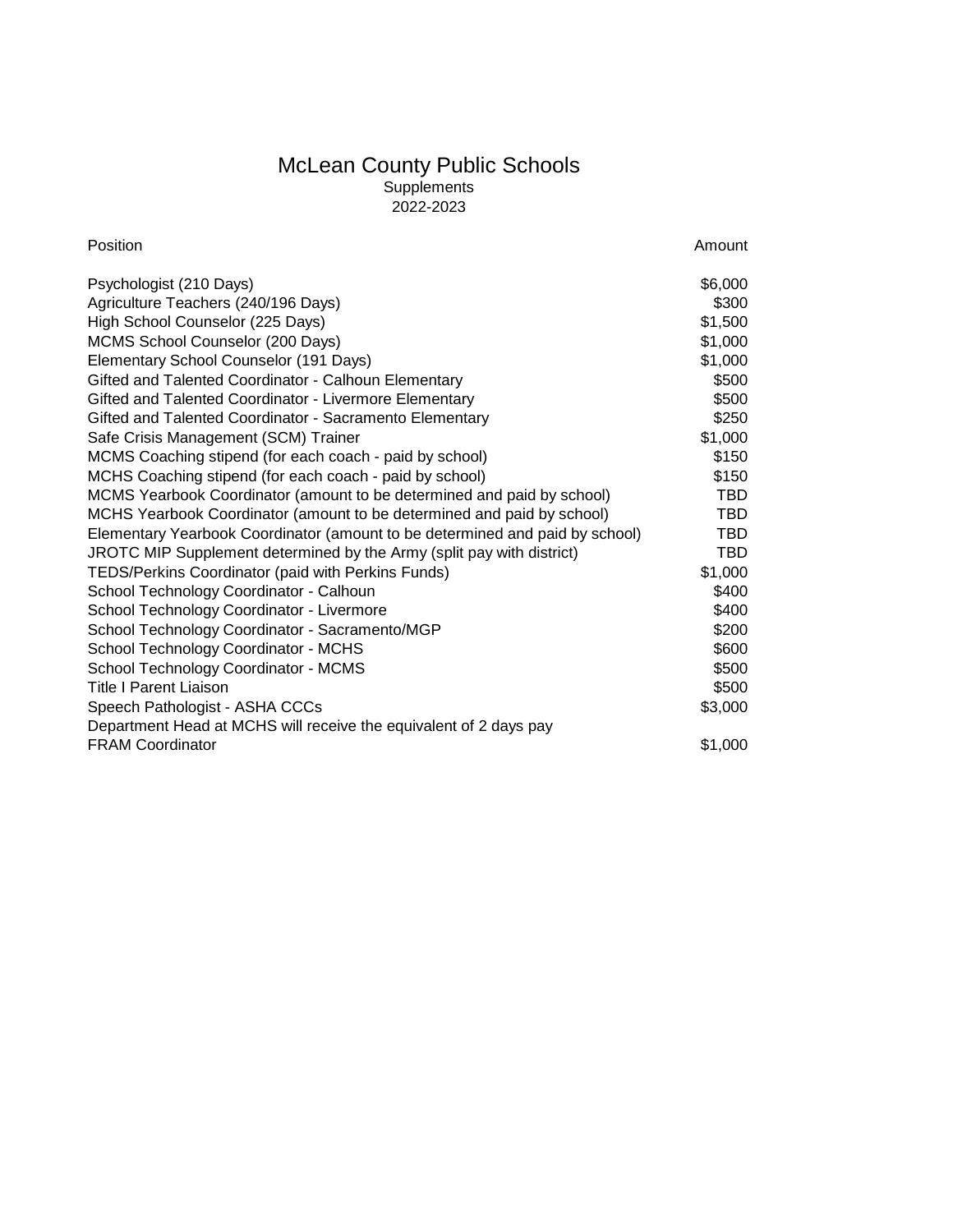|              | <b>Other Salary Positions</b><br>2022-2023 |                        | Degree Required | Degree Required | Non Degree           | Non Degree      | Degree Required                     | Degree Required     |
|--------------|--------------------------------------------|------------------------|-----------------|-----------------|----------------------|-----------------|-------------------------------------|---------------------|
|              |                                            |                        |                 |                 |                      |                 |                                     |                     |
|              |                                            |                        | Finance Dir.    | <b>SLP</b>      |                      |                 | ASSIST ASSIST TRNSPT ASSIST FINANCE | <b>Food Service</b> |
|              | <b>FRC Coordinator</b>                     | <b>YSC Coordinator</b> | <b>FINO</b>     | (Licensed)      | <b>FACILITES DIR</b> | <b>DIR</b>      | <b>DIR</b>                          | Director            |
|              | 240 Days, 8 hrs                            | 240 Days, 8 hrs        | 240 Days, 8 hrs | 186 Days, 7 hrs | 240 Days, 8 hrs      | 240 Days, 8 hrs | 240 Days, 8 hrs                     | 240 Days, 8 hrs     |
| 0            | \$43,643.00                                | \$38,233.00            | \$67,014.00     | \$42,174.00     | \$57,758.00          | \$34,826.00     | \$43,150.00                         | \$44,759.00         |
| $\mathbf{1}$ | \$43,643.00                                | \$38,233.00            | \$67,219.00     | \$42,328.00     | \$58,831.00          | \$35,151.00     | \$43,694.00                         | \$45,300.00         |
| 2            | \$43,643.00                                | \$38,233.00            | \$67,363.00     | \$42,475.00     | \$59,902.00          | \$35,482.00     | \$43,963.00                         | \$45,571.00         |
| 3            | \$43,643.00                                | \$38,233.00            | \$67,510.00     | \$42,629.00     | \$61,510.00          | \$35,482.00     | \$43,963.00                         | \$45,571.00         |
| 4            | \$43,643.00                                | \$38,233.00            | \$72,653.00     | \$46,233.00     | \$62,581.00          | \$35,482.00     | \$44,234.00                         | \$45,841.00         |
| 5            | \$43,643.00                                | \$38,233.00            | \$72,800.00     | \$46,384.00     | \$63,653.00          | \$35,703.00     | \$46,409.00                         | \$49,088.00         |
| 6            | \$43,643.00                                | \$38,233.00            | \$72,960.00     | \$46,535.00     | \$64,725.00          | \$35,703.00     | \$46,409.00                         | \$49,088.00         |
| 7            | \$43,643.00                                | \$38,233.00            | \$73,112.00     | \$46,691.00     | \$64,725.00          | \$35,703.00     | \$46,409.00                         | \$49,088.00         |
| 8            | \$43,643.00                                | \$38,233.00            | \$73,224.00     | \$47,821.00     | \$65,796.00          | \$35,703.00     | \$47,491.00                         | \$50,170.00         |
| 9            | \$43,643.00                                | \$38,233.00            | \$73,264.00     | \$48,936.00     | \$65,796.00          | \$35,703.00     | \$47,491.00                         | \$50,170.00         |
| 10           | \$43,643.00                                | \$38,233.00            | \$78,395.00     | \$52,094.00     | \$66,868.00          | \$36,256.00     | \$49,116.00                         | \$51,795.00         |
| 11           | \$43,643.00                                | \$38,233.00            | \$78,549.00     | \$52,247.00     | \$66,868.00          | \$36,256.00     | \$50,192.00                         | \$52,336.00         |
| 12           | \$43,643.00                                | \$38,233.00            | \$78,702.00     | \$52,400.00     | \$67,403.00          | \$36,807.00     | \$50,192.00                         | \$52,336.00         |
| 13           | \$43,643.00                                | \$38,233.00            | \$78,853.00     | \$52,553.00     | \$67,403.00          | \$36,807.00     | \$50,192.00                         | \$52,336.00         |
| 14           | \$43,643.00                                | \$38,233.00            | \$79,019.00     | \$52,707.00     | \$67,403.00          | \$36,807.00     | \$50,192.00                         | \$52,336.00         |
| 15           | \$43,643.00                                | \$38,233.00            | \$80,457.00     | \$54,222.00     | \$67,403.00          | \$38,464.00     | \$50,734.00                         | \$52,877.00         |
| 16           | \$43,643.00                                | \$38,233.00            | \$80,617.00     | \$54,373.00     | \$68,475.00          | \$38,464.00     | \$50,734.00                         | \$52,877.00         |
| 17           | \$43,643.00                                | \$38,233.00            | \$80,772.00     | \$54,526.00     | \$69,012.00          | \$42,328.00     | \$51,274.00                         | \$53,418.00         |
| 18           | \$43,643.00                                | \$38,233.00            | \$80,930.00     | \$54,681.00     | \$69,012.00          | \$42,328.00     | \$51,274.00                         | \$53,418.00         |
| 19           | \$43,643.00                                | \$38,233.00            | \$81,197.00     | \$54,919.00     | \$69,012.00          | \$42,328.00     | \$51,274.00                         | \$53,418.00         |
| 20           | \$43,643.00                                | \$38,233.00            | \$82,121.00     | \$56,074.00     | \$69,548.00          | \$44,403.00     | \$52,898.00                         | \$55,042.00         |
| 21           | \$43,643.00                                | \$38,233.00            | \$82,561.00     | \$56,185.00     | \$70,083.00          | \$45,477.00     | \$52,898.00                         | \$55,042.00         |
| 22           | \$43,643.00                                | \$38,233.00            | \$82,671.00     | \$56,743.00     | \$70,083.00          | \$45,477.00     | \$52,898.00                         | \$55,042.00         |
| 23           | \$43,643.00                                | \$38,233.00            | \$82,778.00     | \$57,300.00     | \$70,083.00          | \$45,477.00     | \$53,364.00                         | \$55,508.00         |
| 24           | \$43,643.00                                | \$38,233.00            | \$83,635.00     | \$57,858.00     | \$70,083.00          | \$45,477.00     | \$53,438.00                         | \$55,583.00         |
| 25           | \$43,643.00                                | \$38,233.00            | \$84,476.00     | \$59,531.00     | \$70,351.00          | \$45,969.00     | \$54,329.00                         | \$56,472.00         |
| 26           | \$43,643.00                                | \$38,233.00            | \$85,202.00     | \$60,941.00     | \$70,619.00          | \$46,506.00     | \$54,489.00                         | \$56,634.00         |
| 27           | \$43,643.00                                | \$38,233.00            | \$86,059.00     | \$61,992.00     | \$71,154.00          | \$47,041.00     | \$54,544.00                         | \$56,686.00         |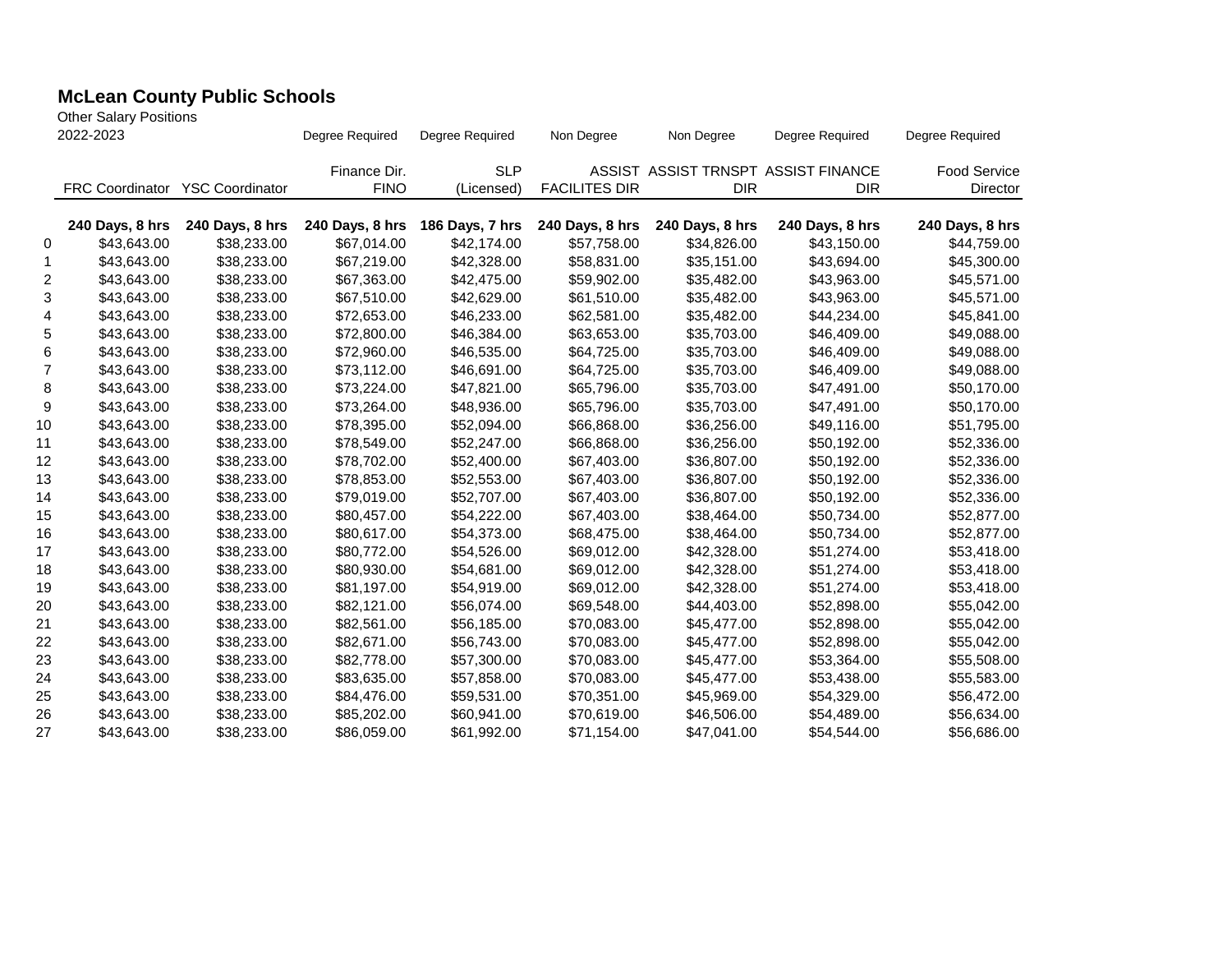## McLean County Public Schools Other Positions Hourly 2022-2023

Position **Hourly Rate** 

| <b>DTC Assistant</b>                                   |                 | \$10.00 |
|--------------------------------------------------------|-----------------|---------|
| Community Education/KY ASAP Director - 210 days, 7 hrs | Degree Required | \$22.77 |
| <b>Community Education/KY ASAP Director</b>            | Sub/Temp Rate   | \$15.00 |
| YSC Programs Specialist - 181 days, 6 hrs              |                 | \$12.36 |
| FRC Programs Specialist - 108 days, 7 hrs              |                 | \$12.36 |
| Classified Resource Assistant (FRYSC/Comm ED/Migrant)  |                 | \$10.00 |
| Substitute Bus Maintenance I                           |                 | \$11.10 |
| Substitute Maintenance I                               |                 | \$11.10 |
| Substitute Custodian/Painter/Grounds Keeper            |                 | \$11.10 |
|                                                        |                 |         |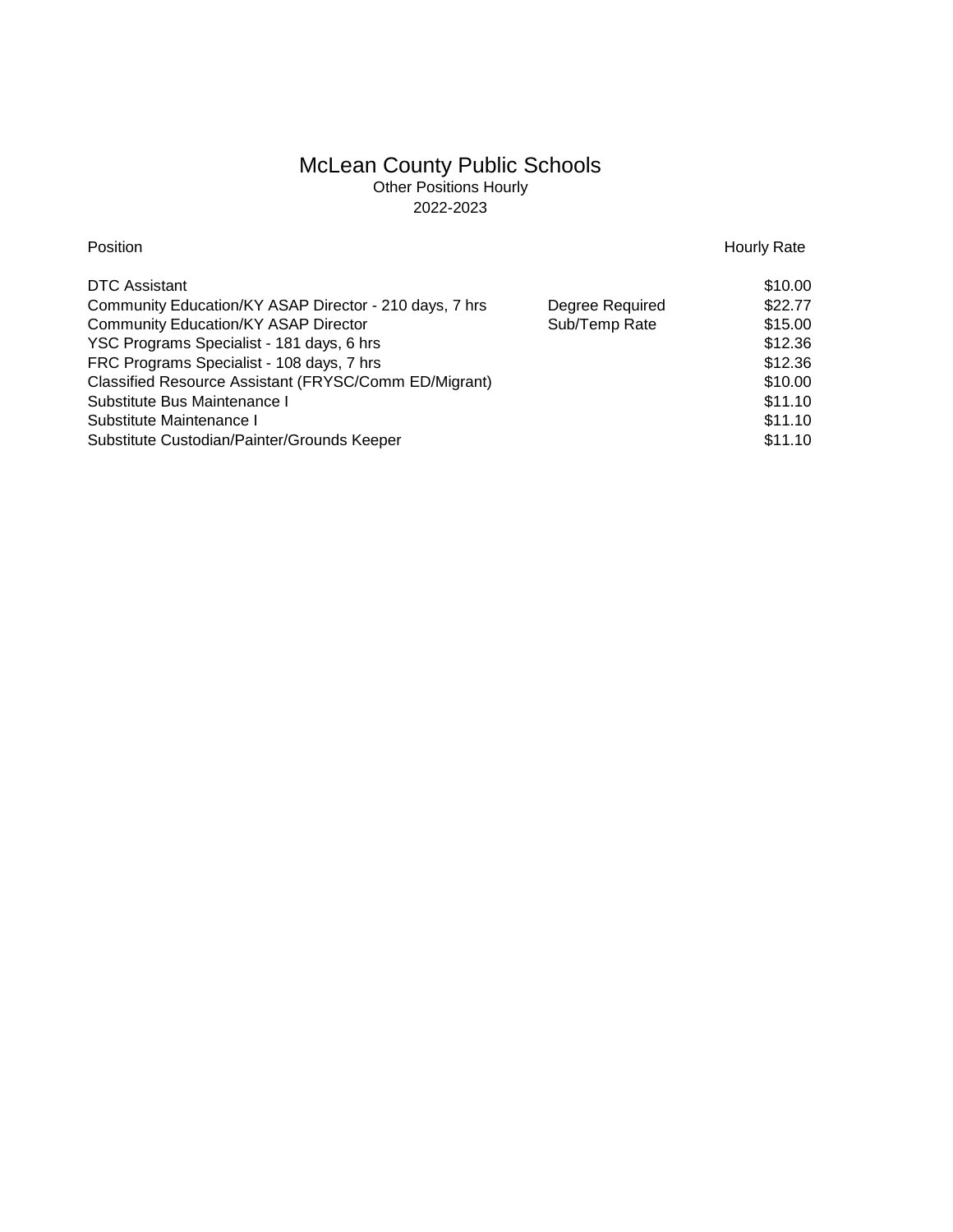| <b>McLean County Public Schools</b><br><b>Homebound Salary Schedule</b><br>Certified Hourly Rate based on Rank and Step<br>2022-2023 |         |                     |         |
|--------------------------------------------------------------------------------------------------------------------------------------|---------|---------------------|---------|
|                                                                                                                                      |         |                     |         |
|                                                                                                                                      |         | Ш                   | Ш       |
| 0                                                                                                                                    | \$41.00 | \$39.00             | \$35.00 |
| 1                                                                                                                                    | \$41.00 | \$39.00             | \$35.00 |
| $\overline{2}$                                                                                                                       | \$41.00 | \$39.00             | \$35.00 |
| 3                                                                                                                                    | \$41.00 | \$39.00             | \$35.00 |
| $\overline{4}$                                                                                                                       | \$41.00 | \$39.00             | \$35.00 |
| 5                                                                                                                                    | \$41.00 | \$39.00             | \$35.00 |
| 6                                                                                                                                    | \$41.00 | \$39.00             | \$35.00 |
| $\overline{7}$                                                                                                                       | \$41.00 | $\overline{$}39.00$ | \$35.00 |
| 8                                                                                                                                    | \$41.00 | \$39.00             | \$35.00 |
| $\overline{9}$                                                                                                                       | \$41.00 | \$39.00             | \$35.00 |
| 10                                                                                                                                   | \$41.00 | \$39.00             | \$35.00 |
| 11                                                                                                                                   | \$41.00 | \$39.00             | \$35.00 |
| 12                                                                                                                                   | \$41.00 | \$39.00             | \$35.00 |
| 13                                                                                                                                   | \$41.00 | \$39.00             | \$35.00 |
| 14                                                                                                                                   | \$41.00 | \$39.00             | \$35.00 |
| 15                                                                                                                                   | \$41.00 | \$39.00             | \$35.00 |
| 16                                                                                                                                   | \$41.00 | \$39.00             | \$35.00 |
| 17                                                                                                                                   | \$41.00 | \$39.00             | \$35.00 |
| 18                                                                                                                                   | \$41.00 | \$39.00             | \$35.00 |
| 19                                                                                                                                   | \$41.00 | \$39.00             | \$35.00 |
| 20                                                                                                                                   | \$41.00 | \$39.00             | \$35.00 |
| 21                                                                                                                                   | \$41.00 | \$39.00             | \$35.00 |
| 22                                                                                                                                   | \$41.00 | \$39.00             | \$35.00 |
| 23                                                                                                                                   | \$41.00 | \$39.00             | \$35.00 |
| 24                                                                                                                                   | \$41.00 | \$39.00             | \$35.00 |
| 25                                                                                                                                   | \$41.00 | \$39.00             | \$35.00 |